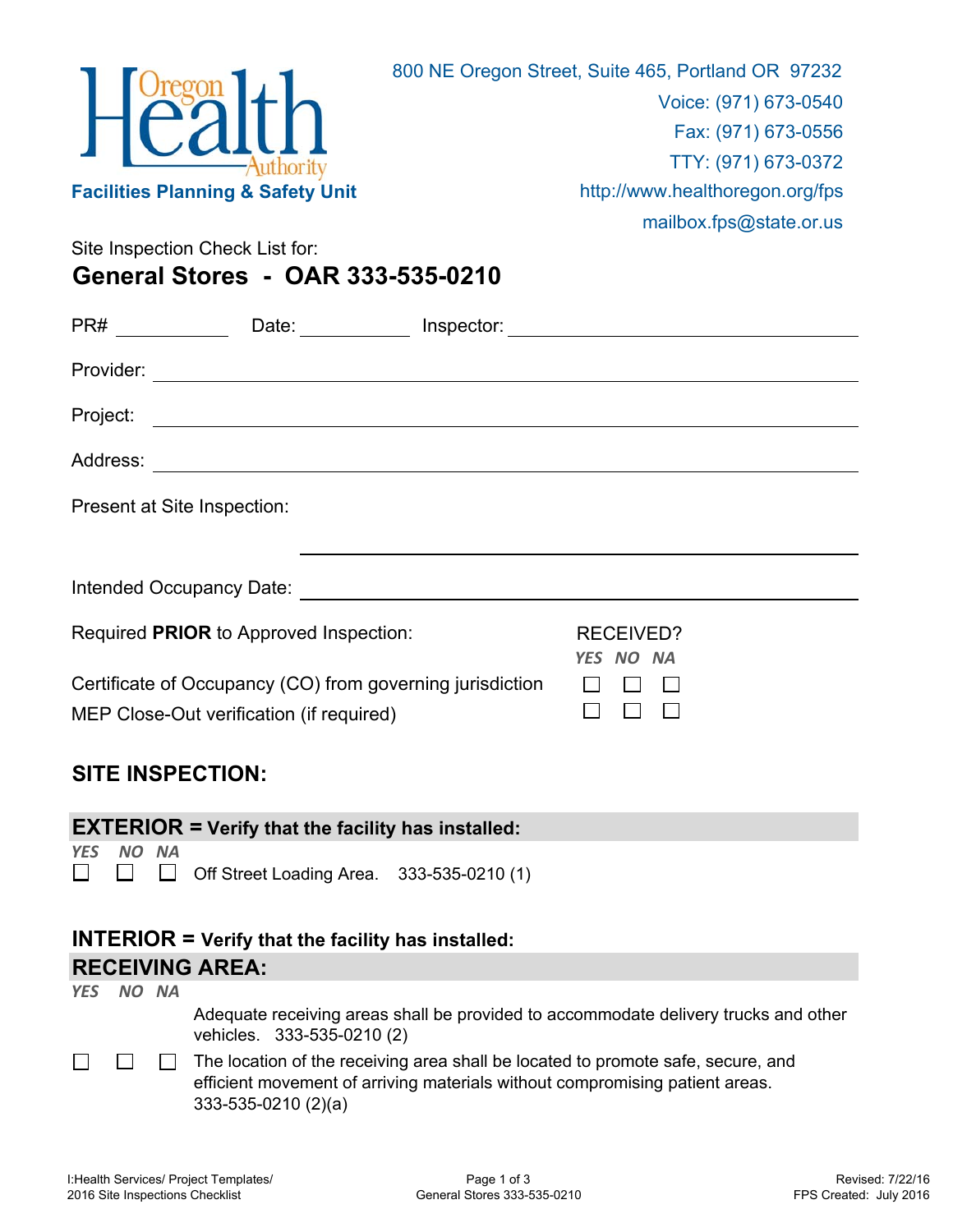|  | Dock areas shall be segregated from other occupied building areas and located so that<br>noise and odors from operation will not adversely affect building occupants. 333-535-<br>0210(2)(a)(A)                                                                    |
|--|--------------------------------------------------------------------------------------------------------------------------------------------------------------------------------------------------------------------------------------------------------------------|
|  | The receiving area shall be convenient to services elevators and other internal corridor<br>systems. 333-535-0210 (2)(a)(B)                                                                                                                                        |
|  | Receiving areas shall be segregated from waste staging and other outgoing materials-<br>handling functions. $333-535-0210(2)(a)(C)$                                                                                                                                |
|  | Space requirement shall be adequate to enable breakdown, sorting, and staging of<br>incoming materials and supplies 333-535-0210 (2)(b)                                                                                                                            |
|  | Balers and other devices shall be located to capture packaging for recycling or return<br>to manufacturer or deliverer.<br>333-535-0210 (2)(b)(A)                                                                                                                  |
|  | In facilities with centralized warehousing, adequate space shall be provided at<br>receiving points to permit the staging of reusable transport containers for supplies<br>moving from central warehouses to individual receiving sites.<br>333-535-0210 (2)(b)(B) |

## **GENERAL STORAGE ROOMS:**

| <b>YES</b> | NO NA | General storage rooms or storage system shall be provided to meet hospital needs.<br>They shall generally be concentrated in one area, but, in a multiple building complex.<br>They may be in separate concentrated areas in one or more individual buildings on<br>Off-site locations for a portion of this storage shall be permitted. 333-535-0210<br>site.<br>(3) |
|------------|-------|-----------------------------------------------------------------------------------------------------------------------------------------------------------------------------------------------------------------------------------------------------------------------------------------------------------------------------------------------------------------------|
|            |       | The following shall be provided:<br>Provision for protections against inclement weather during transfer of supplies<br>$333 -$<br>$535-0210(3)(a)$                                                                                                                                                                                                                    |
|            |       | General storage room(s) with a total area of not less than 20 SF per inpatient bed shall<br>be provided. 333-535-0210 (3)(b)                                                                                                                                                                                                                                          |
|            |       | Additional storage areas for outpatient facilities in combination with and in addition to<br>the general stores, or in a central area within the outpatient department shall be<br>permitted. Off-site locations(s) for a portion of this storage shall also be permitted.<br>333-535-0210 (3)(c)                                                                     |